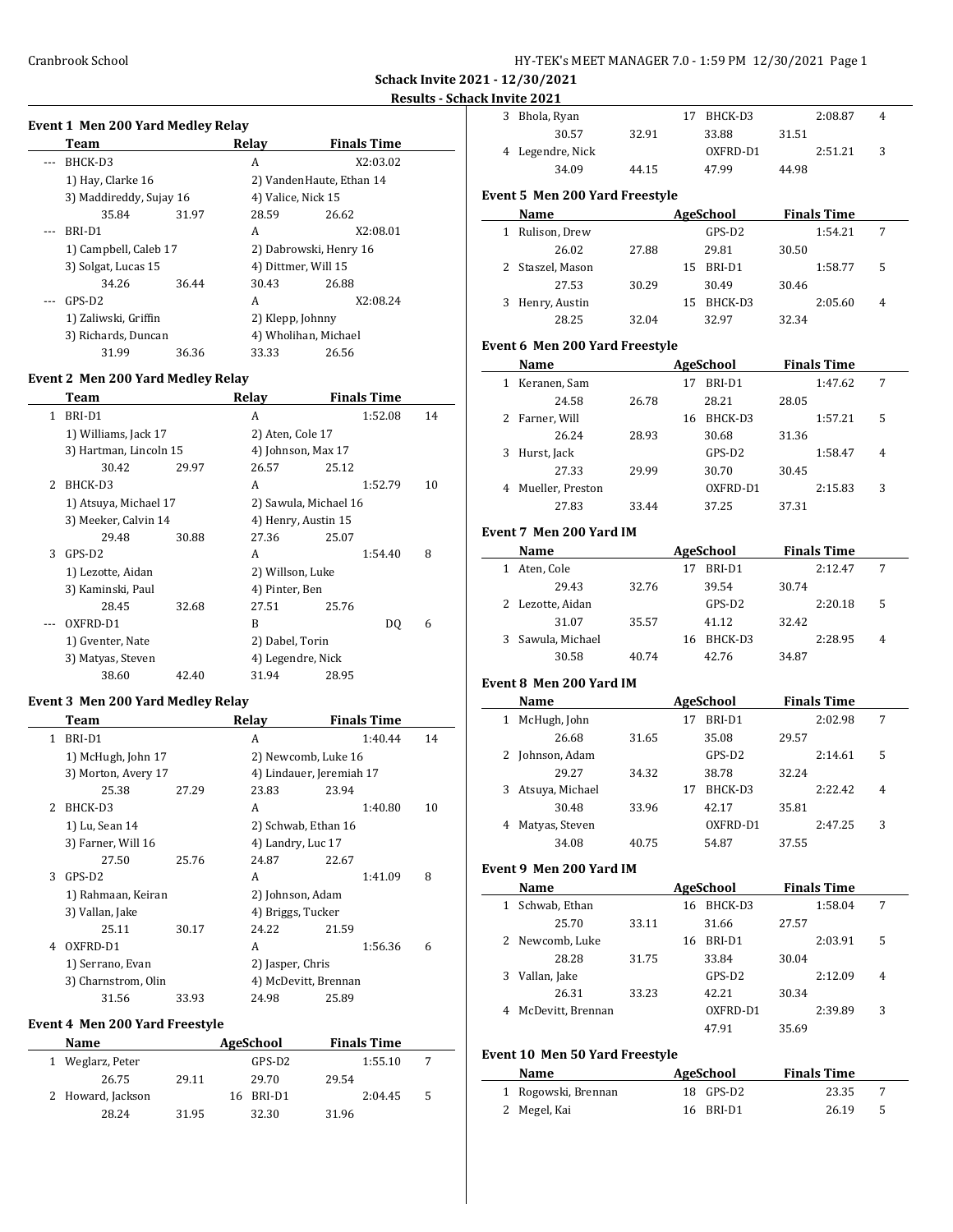| HY-TEK's MEET MANAGER 7.0 - 1:59 PM 12/30/2021 Page 2 |  |  |  |  |  |  |  |  |
|-------------------------------------------------------|--|--|--|--|--|--|--|--|
|-------------------------------------------------------|--|--|--|--|--|--|--|--|

**Schack Invite 2021 - 12/30/2021 Results - Schack Invite 2021**

 $\overline{a}$ 

 $\overline{a}$ 

 $\frac{1}{2}$ 

## **(Event 10 Men 50 Yard Freestyle) Name AgeSchool Finals Time** 3 VandenHaute, Ethan 14 BHCK-D3 26.98 4 4 Wholihan, Michael GPS-D2 27.11 3 5 Zaliwski, Griffin GPS-D2 27.21 2 6 Richards, Duncan GPS-D2 28.38 1 7 Gventer, Nate OXFRD-D1 30.75 --- Willson, Luke GPS-D2 X25.10 --- Turner, Brandon GPS-D2 X26.53 --- Pinter, Ben GPS-D2 X26.78 --- Kaminski, Paul GPS-D2 X26.88 --- Doyle, Colin GPS-D2 X26.99 --- Reiter, Andrew 14 BRI-D1 X27.02 --- Hay, Clarke 16 BHCK-D3 X27.09 --- Jones, Mykah 14 BRI-D1 X30.93 --- Hope, Sawyer 0XFRD-D1 X31.50 --- Pratt, David OXFRD-D1 X34.84 --- Cook, Joshua OXFRD-D1 X37.24 --- McCall, Andrew 0XFRD-D1 X45.26 **Event 11 Men 50 Yard Freestyle**

# **Name AgeSchool Finals Time** 1 Chunn, Jake GPS-D2 23.72 7 2 Lindauer, Jeremiah 17 BRI-D1 24.55 5

| 3 Machus, Hans | 17 BHCK-D3 | 25.37 | 4 |
|----------------|------------|-------|---|
| 4 Dabel, Torin | OXFRD-D1   | 31.17 |   |
| ----           |            |       |   |

### **Event 12 Men 50 Yard Freestyle**

| <b>Name</b> | AgeSchool                                                               |          | <b>Finals Time</b> |   |
|-------------|-------------------------------------------------------------------------|----------|--------------------|---|
|             |                                                                         | RRI-D1   | 22.18              |   |
|             |                                                                         | GPS-D2   | 22.19              | 5 |
|             | 17                                                                      | BHCK-D3  | 23.83              | 4 |
|             |                                                                         | OXFRD-D1 | 27.26              | 3 |
|             | 1 Morton, Avery<br>2 Briggs, Tucker<br>3 Landry, Luc<br>4 Serrano, Evan |          |                    |   |

### **Event 13 Men 1 mtr Diving**

| Name                      | AgeSchool | <b>Finals Score</b> |   |
|---------------------------|-----------|---------------------|---|
| Hurford, Ethan            | GPS-D2    | 122.25              | 7 |
| Event 14 Men 1 mtr Diving |           |                     |   |
| Name                      | AgeSchool | <b>Finals Score</b> |   |
| Fox, Keegan               | OXFRD-D1  | 144.50              | 7 |
| Mercer, Abram             | GPS-D2    | 129.90              | 5 |
| Krill, Ashton             | BRI-D1    | 97.45               | 4 |

### **Event 15 Men 1 mtr Diving**

| <b>Name</b>      | AgeSchool | <b>Finals Score</b> |    |  |
|------------------|-----------|---------------------|----|--|
| 1 Hepner, Logan  | GPS-D2    | 318.10              |    |  |
| 2 Pearson, Liam  | OXFRD-D1  | 215.00              | .5 |  |
| 3 Saline, Landon | 16 BRI-D1 | 103.15              | 4  |  |

#### **Event 16 Men 100 Yard Butterfly**

 $\overline{a}$ 

|   | Name             |       |    | <b>AgeSchool</b> | <b>Finals Time</b> |   |  |
|---|------------------|-------|----|------------------|--------------------|---|--|
| 1 | Bryan, Ben       |       |    | $GPS-D2$         | 56.54              | 7 |  |
|   | 26.53            | 30.01 |    |                  |                    |   |  |
| 2 | Megel, Kai       |       | 16 | BRI-D1           | 1:01.56            | 5 |  |
|   | 28.61            | 32.95 |    |                  |                    |   |  |
| 3 | Meeker, Calvin   |       | 14 | BHCK-D3          | 1:04.04            | 4 |  |
|   | 28.42            | 35.62 |    |                  |                    |   |  |
| 4 | Mueller, Preston |       |    | OXFRD-D1         | 1:06.64            | 3 |  |
|   | 29.00            | 37.64 |    |                  |                    |   |  |

|   | Name            |       |    | AgeSchool | <b>Finals Time</b> |                |
|---|-----------------|-------|----|-----------|--------------------|----------------|
| 1 | Vallan, Jake    |       |    | GPS-D2    | 55.03              | 7              |
|   | 25.98           | 29.05 |    |           |                    |                |
|   | Johnson, Max    |       | 17 | BRI-D1    | 58.75              | 5              |
|   | 27.54           | 31.21 |    |           |                    |                |
| 3 | Sawula, Michael |       | 16 | BHCK-D3   | 1:08.99            | $\overline{4}$ |
|   | 31.16           | 37.83 |    |           |                    |                |
| 4 | Jasper, Chris   |       |    | OXFRD-D1  | 1:14.97            | 3              |
|   | 31.92           | 43.05 |    |           |                    |                |
|   |                 |       |    |           |                    |                |

#### **Event 18 Men 100 Yard Butterfly**

|   | Name               |       |    | AgeSchool | <b>Finals Time</b> |       |                |
|---|--------------------|-------|----|-----------|--------------------|-------|----------------|
| 1 | Rahmaan, Keiran    |       |    | GPS-D2    |                    | 52.56 | 7              |
|   | 24.57              | 27.99 |    |           |                    |       |                |
|   | 2 Charnstrom, Olin |       |    | OXFRD-D1  |                    | 56.08 | 5              |
|   | 25.51              | 30.57 |    |           |                    |       |                |
| 3 | Hartman, Lincoln   |       | 15 | BRI-D1    |                    | 59.14 | $\overline{4}$ |
|   | 27.42              | 31.72 |    |           |                    |       |                |
| 4 | Machus, Hans       |       | 17 | BHCK-D3   |                    | 59.38 | 3              |
|   | 28.14              | 31.24 |    |           |                    |       |                |

#### **Event 19 Men 100 Yard Freestyle**

|   | Name            |       |    | <b>AgeSchool</b> | <b>Finals Time</b> |                |  |
|---|-----------------|-------|----|------------------|--------------------|----------------|--|
| 1 | Chunn, Jake     |       |    | GPS-D2           | 52.52              | 7              |  |
|   | 25.01           | 27.51 |    |                  |                    |                |  |
| 2 | Staszel, Mason  |       | 15 | BRI-D1           | 53.85              | 5              |  |
|   | 26.15           | 27.70 |    |                  |                    |                |  |
| 3 | Hope, Sawyer    |       |    | OXFRD-D1         | 1:17.49            | $\overline{4}$ |  |
|   | 36.30           | 41.19 |    |                  |                    |                |  |
|   | Valice, Nick    |       | 15 | BHCK-D3          | X1:00.82           |                |  |
|   | 29.33           | 31.49 |    |                  |                    |                |  |
|   | Campbell, Caleb |       | 17 | BRI-D1           | X1:03.92           |                |  |
|   | 31.21           | 32.71 |    |                  |                    |                |  |
|   | Solgat, Lucas   |       | 15 | BRI-D1           | X1:04.23           |                |  |
|   | 30.91           | 33.32 |    |                  |                    |                |  |
|   | McCall, Andrew  |       |    | OXFRD-D1         | X1:34.19           |                |  |
|   | 44.01           | 50.18 |    |                  |                    |                |  |

#### **Event 20 Men 100 Yard Freestyle**

|   | Name                 |       |    | AgeSchool | <b>Finals Time</b> |                |  |
|---|----------------------|-------|----|-----------|--------------------|----------------|--|
| 1 | Liu, Troy            |       |    | $GPS-D2$  | 50.64              | 7              |  |
|   | 24.09                | 26.55 |    |           |                    |                |  |
|   | 2 Lindauer, Jeremiah |       | 17 | BRI-D1    | 54.23              | 5              |  |
|   | 25.88                | 28.35 |    |           |                    |                |  |
| 3 | Bhola, Ryan          |       | 17 | BHCK-D3   | 58.55              | $\overline{4}$ |  |
|   | 29.43                | 29.12 |    |           |                    |                |  |
| 4 | Pratt, David         |       |    | OXFRD-D1  | 1:19.37            | 3              |  |
|   | 37.26                | 42.11 |    |           |                    |                |  |

#### **Event 21 Men 100 Yard Freestyle**

| Name             |       | AgeSchool | <b>Finals Time</b> |   |
|------------------|-------|-----------|--------------------|---|
| Morton, Avery    | 17    | BRI-D1    | 48.32              | 7 |
| 23.16            | 25.16 |           |                    |   |
| 2 Briggs, Tucker |       | $GPS-D2$  | 48.82              | 5 |
| 23.01            | 25.81 |           |                    |   |
| Lu, Sean         | 14    | BHCK-D3   | 52.24              | 4 |
| 24.50            | 27.74 |           |                    |   |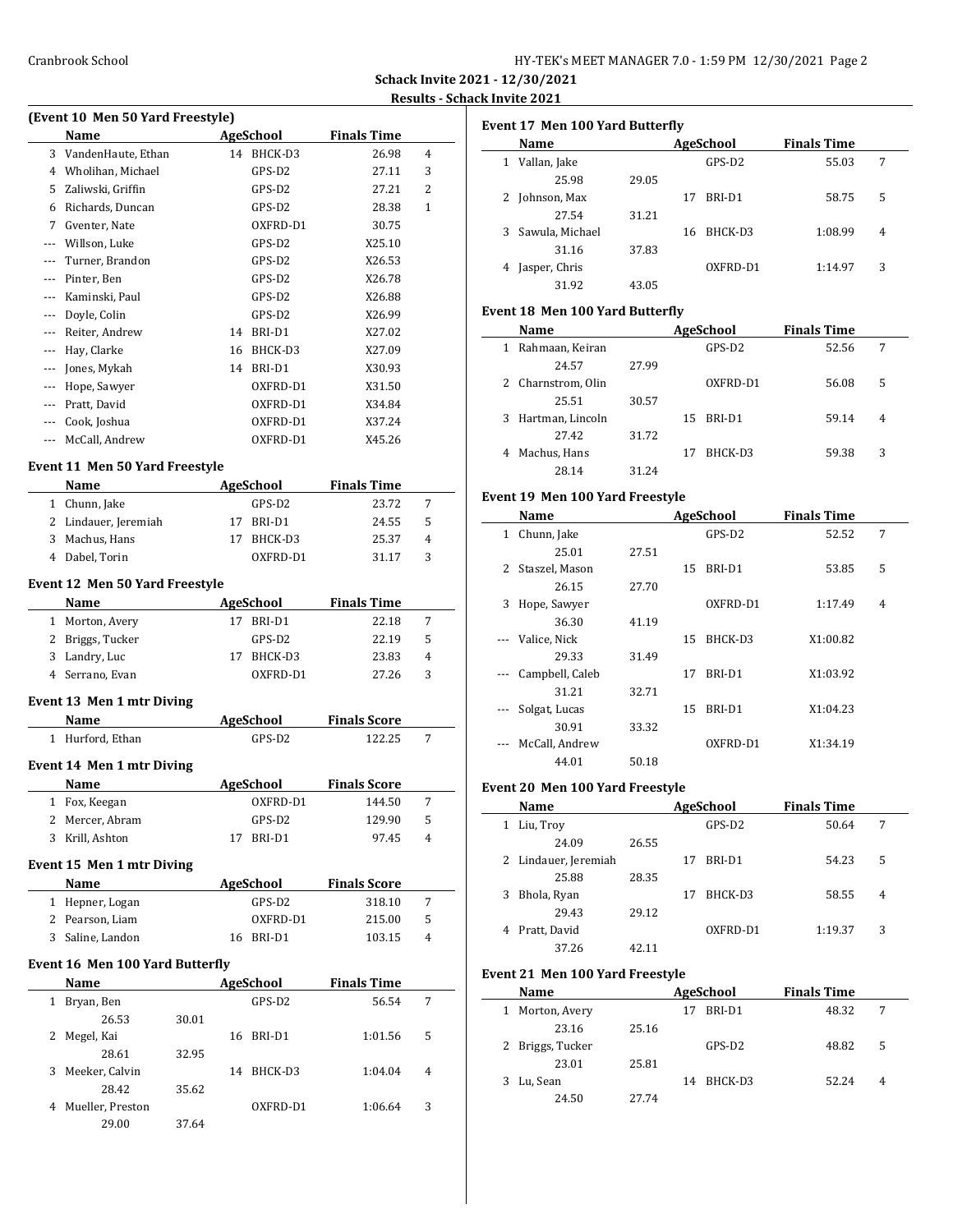| HY-TEK's MEET MANAGER 7.0 - 1:59 PM 12/30/2021 Page 3 |  |  |  |
|-------------------------------------------------------|--|--|--|
|-------------------------------------------------------|--|--|--|

**Schack Invite 2021 - 12/30/2021 Results - Schack Invite 2021**

|                          | (Event 21 Men 100 Yard Freestyle) |       |    |                  |       |                    |   |  |  |  |  |
|--------------------------|-----------------------------------|-------|----|------------------|-------|--------------------|---|--|--|--|--|
|                          | Name                              |       |    | <b>AgeSchool</b> |       | <b>Finals Time</b> |   |  |  |  |  |
| 4                        | Matyas, Steven                    |       |    | OXFRD-D1         |       | 1:03.30            | 3 |  |  |  |  |
|                          | 30.27                             | 33.03 |    |                  |       |                    |   |  |  |  |  |
|                          | Event 22 Men 500 Yard Freestyle   |       |    |                  |       |                    |   |  |  |  |  |
|                          | Name                              |       |    | AgeSchool        |       | <b>Finals Time</b> |   |  |  |  |  |
| $\mathbf{1}$             | Rulison, Drew                     |       |    | GPS-D2           |       | 5:23.46            | 7 |  |  |  |  |
|                          | 28.39                             | 31.63 |    | 32.51            | 32.86 |                    |   |  |  |  |  |
|                          | 32.63                             | 33.02 |    | 33.50            | 33.86 |                    |   |  |  |  |  |
|                          | 33.12                             | 31.94 |    |                  |       |                    |   |  |  |  |  |
| $\overline{\mathcal{L}}$ | Hartman, Lincoln                  |       | 15 | BRI-D1           |       | 5:32.41            | 5 |  |  |  |  |
|                          | 29.35                             | 32.90 |    | 33.83            | 34.05 |                    |   |  |  |  |  |
|                          | 34.76                             | 33.65 |    | 34.42            | 33.86 |                    |   |  |  |  |  |
|                          | 34.19                             | 31.40 |    |                  |       |                    |   |  |  |  |  |
| 3                        | Landry, Luc                       |       | 17 | BHCK-D3          |       | 5:44.48            | 4 |  |  |  |  |
|                          | 29.11                             | 32.77 |    | 33.35            | 34.28 |                    |   |  |  |  |  |
|                          | 34.85                             | 36.16 |    | 36.21            | 36.70 |                    |   |  |  |  |  |
|                          | 36.25                             | 34.80 |    |                  |       |                    |   |  |  |  |  |
| 4                        | Gventer, Nate                     |       |    | OXFRD-D1         |       | 6:58.45            | 3 |  |  |  |  |
|                          | 35.61                             | 38.98 |    | 41.87            | 43.26 |                    |   |  |  |  |  |
|                          | 43.83                             | 44.53 |    | 44.34            | 44.11 |                    |   |  |  |  |  |
|                          | 42.22                             | 39.70 |    |                  |       |                    |   |  |  |  |  |

### **Event 23 Men 500 Yard Freestyle**

|   | Name            |       |    | AgeSchool |       | <b>Finals Time</b> |   |
|---|-----------------|-------|----|-----------|-------|--------------------|---|
| 1 | Howard, Jackson |       | 16 | BRI-D1    |       | 5:28.88            | 7 |
|   | 29.23           | 32.93 |    | 32.78     | 32.78 |                    |   |
|   | 33.30           | 33.56 |    | 34.06     | 34.21 |                    |   |
|   | 34.14           | 31.89 |    |           |       |                    |   |
| 2 | Hurst, Jack     |       |    | GPS-D2    |       | 5:33.47            | 5 |
|   | 29.31           | 32.35 |    | 33.05     | 33.47 |                    |   |
|   | 33.96           | 34.49 |    | 34.21     | 34.65 |                    |   |
|   | 34.49           | 33.49 |    |           |       |                    |   |
| 3 | Henry, Austin   |       | 15 | BHCK-D3   |       | 5:36.81            | 4 |
|   | 29.54           | 33.13 |    | 34.54     | 34.57 |                    |   |
|   | 34.98           | 33.95 |    | 34.61     | 34.38 |                    |   |
|   | 34.25           | 32.86 |    |           |       |                    |   |
| 4 | Dabel, Torin    |       |    | OXFRD-D1  |       | 7:42.36            | 3 |
|   | 35.78           | 40.87 |    | 6:25.71   |       |                    |   |

### **Event 24 Men 500 Yard Freestyle**

|       | 16 | BHCK-D3 |                  | 4:47.51 | 7                  |
|-------|----|---------|------------------|---------|--------------------|
| 28.41 |    | 29.27   | 29.21            |         |                    |
| 29.34 |    | 29.63   | 29.12            |         |                    |
| 28.27 |    |         |                  |         |                    |
|       | 17 | BRI-D1  |                  | 4:54.69 | 5                  |
| 28.54 |    | 28.84   | 29.36            |         |                    |
| 29.77 |    | 29.87   | 31.21            |         |                    |
| 29.84 |    |         |                  |         |                    |
|       |    | GPS-D2  |                  | 5:20.20 | 4                  |
| 31.29 |    | 32.47   | 32.94            |         |                    |
| 32.80 |    | 33.05   | 32.98            |         |                    |
| 30.59 |    |         |                  |         |                    |
|       |    |         | <b>AgeSchool</b> |         | <b>Finals Time</b> |

|              | Event 25 Men 200 Yard Freestyle Relay   |       |    |                       |                          |          |    |
|--------------|-----------------------------------------|-------|----|-----------------------|--------------------------|----------|----|
|              | Team                                    |       |    | Relay                 | <b>Finals Time</b>       |          |    |
| ---          | BRI-D1                                  |       |    | A                     |                          | X1:50.44 |    |
|              | 1) Kane, Gries 15                       |       |    | 2) Solgat, Lucas 15   |                          |          |    |
|              | 3) Jones, Mykah 14                      |       |    | 4) Reiter, Andrew 14  |                          |          |    |
|              | 25.65                                   | 29.35 |    | 29.69                 | 25.75                    |          |    |
|              | GPS-D2                                  |       |    | A                     |                          | X1:51.22 |    |
|              | 1) Mulcahy, Owen                        |       |    | 2) Doyle, Colin       |                          |          |    |
|              | 3) Doyle, Henry                         |       |    | 4) Musicki, Stevan    |                          |          |    |
|              | 28.14                                   | 26.39 |    | 28.58                 | 28.11                    |          |    |
|              | Event 26 Men 200 Yard Freestyle Relay   |       |    |                       |                          |          |    |
|              | Team                                    |       |    | Relay                 | <b>Finals Time</b>       |          |    |
| $\mathbf{1}$ | GPS-D2                                  |       |    | A                     |                          | 1:35.69  | 14 |
|              | 1) Chunn, Jake                          |       |    |                       |                          |          |    |
|              |                                         |       |    | 2) Johnson, Adam      |                          |          |    |
|              | 3) Willson, Luke                        |       |    | 4) Liu, Troy          |                          |          |    |
|              | 24.23                                   | 24.38 |    | 24.42                 | 22.66                    |          |    |
| 2            | BHCK-D3                                 |       |    | A                     |                          | 1:45.03  | 10 |
|              | 1) VandenHaute, Ethan 14                |       |    | 2) Sawula, Michael 16 |                          |          |    |
|              | 3) Valice, Nick 15                      |       |    |                       | 4) Maddireddy, Sujay 16  |          |    |
|              | 26.77                                   | 25.45 |    | 27.70                 | 25.11                    |          |    |
| 3            | BRI-D1                                  |       |    | A                     |                          | 1:45.80  | 8  |
|              | 1) Johnson, Max 17                      |       |    | 2) York, Jayson 17    |                          |          |    |
|              | 3) Dabrowski, Henry 16                  |       |    |                       | 4) Howard, Jackson 16    |          |    |
|              | 24.76                                   | 27.24 |    | 28.73                 | 25.07                    |          |    |
| 4            | OXFRD-D1                                |       |    | B                     |                          | 2:22.12  | 6  |
|              | 1) Pratt, David                         |       |    | 2) McCall, Andrew     |                          |          |    |
|              | 3) Cook, Joshua                         |       |    | 4) Hope, Sawyer       |                          |          |    |
|              | 35.35                                   | 43.10 |    | 32.68                 | 30.99                    |          |    |
|              |                                         |       |    |                       |                          |          |    |
|              | Event 27 Men 200 Yard Freestyle Relay   |       |    |                       |                          |          |    |
|              | Team                                    |       |    | Relay                 | <b>Finals Time</b>       |          |    |
| $\mathbf{1}$ | GPS-D2                                  |       |    | A                     |                          | 1:31.10  | 14 |
|              | 1) Rahmaan, Keiran                      |       |    |                       | 2) Briggs, Tucker        |          |    |
|              | 3) Rogowski, Brennan 18                 |       |    | 4) Vallan, Jake       |                          |          |    |
|              | 22.79                                   | 22.07 |    | 23.54                 | 22.70                    |          |    |
| 2            | BRI-D1                                  |       |    | A                     |                          | 1:37.05  | 10 |
|              | 1) Staszel, Mason 15                    |       |    |                       | 2) Lindauer, Jeremiah 17 |          |    |
|              | 3) Megel, Kai 16                        |       |    | 4) Keranen, Sam 17    |                          |          |    |
|              | 25.21                                   | 23.70 |    | 25.14                 | 23.00                    |          |    |
| 3            | BHCK-D3                                 |       |    | A                     |                          | 1:44.88  | 8  |
|              | 1) Machus, Hans 17                      |       |    | 2) Hay, Clarke 16     |                          |          |    |
|              | 3) Henry, Austin 15                     |       |    | 4) Bhola, Ryan 17     |                          |          |    |
|              | 25.64                                   | 26.68 |    | 25.61                 | 26.95                    |          |    |
|              | 4 OXFRD-D1                              |       |    | A                     |                          | 1:48.82  | 6  |
|              | 1) Serrano, Evan                        |       |    | 2) McDevitt, Brennan  |                          |          |    |
|              | 3) Jasper, Chris                        |       |    | 4) Mueller, Preston   |                          |          |    |
|              | 28.19                                   | 26.84 |    | 27.44                 | 26.35                    |          |    |
|              |                                         |       |    |                       |                          |          |    |
|              | <b>Event 28 Men 100 Yard Backstroke</b> |       |    |                       |                          |          |    |
|              | Name                                    |       |    | <b>AgeSchool</b>      | <b>Finals Time</b>       |          |    |
| $\mathbf{1}$ | Liu, Troy                               |       |    | GPS-D2                |                          | 59.46    | 7  |
|              | 28.95                                   | 30.51 |    |                       |                          |          |    |
| 2            | Williams, Jack                          |       | 17 | BRI-D1                |                          | 1:06.99  | 5  |
|              | 31.96                                   | 35.03 |    |                       |                          |          |    |
| 3            | Maddireddy, Sujay                       |       |    | 16 BHCK-D3            |                          | 1:12.24  | 4  |

34.83 37.41

40.05 49.55

4 Legendre, Nick OXFRD-D1 1:29.60 3